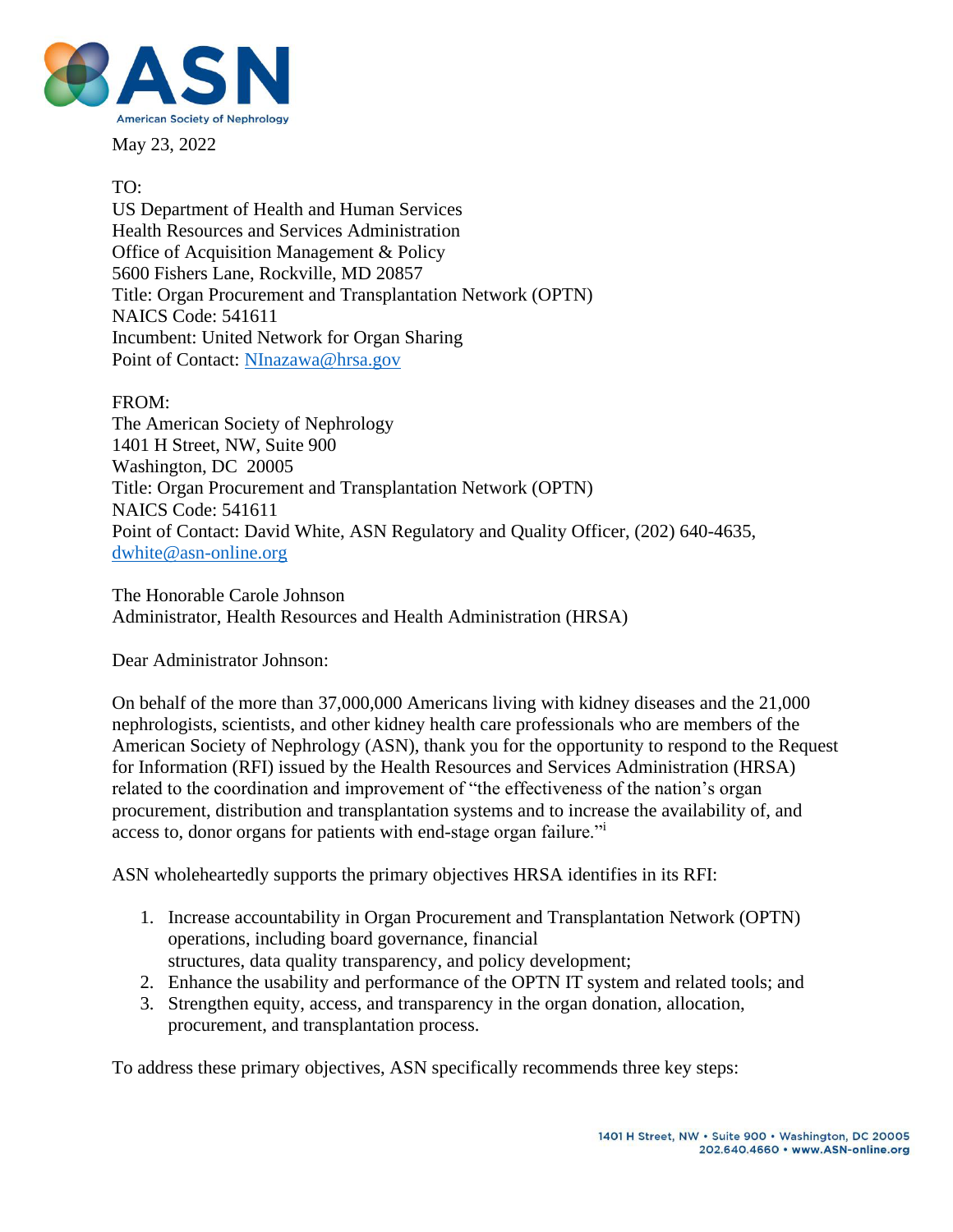- 1. Separating the technology portion of the OPTN contract as a stand-alone contract as recommended by the National Academies of Sciences, Engineering, and Medicine (NASEM) in its report *Realizing the Promise of Equity in the Organ Transplantation Systemii* and ensuring technology systems developed for federally funded contracts belong to the Agency.
- 2. Requiring OPTN contractors make every effort to have complete and accurate data readily available so that all stakeholders can have timely evidence of equitable and effective treatment of donors and patients.
- 3. Enforcing OPTN and contractor(s) have separate governance boards as called for by HRSA in 2018 and reaffirmed by the U.S. Government Accountability Office (GAO).<sup>iii</sup>

## Addressing **A. OPTN Technology** questions 1-5 and **E. Increasing Organ Donation and Improving Procurement.**

ASN strongly advocates for HRSA to implement transparent guidelines, including clear presentation of eligibility criteria for transplant candidate listing and transplantation, to ensure clear, useful, and easily accessible data so the patient, their nephrologist, their dialysis facility, and transplant center can coordinate the care and communications necessary to identify the right transplant center fit for a patient, inform sharing decision making in organ acceptance, and to keep the patient on the path to transplantation. For example, patients need data and transparency when deciding on accepting higher risk organs such as ones with a KDPI of 85+ or from Hepatitis C+ donors.

Regulations mandate that patients receive information on the transplant center's 1-year graft and patient survival based on Scientific Registry of Transplant Recipients (SRTR) data updated every 6-months and notify patients of significant changes. However, current requirements focus on too much information of limited differentiation provided by these outcomes as most centers have similar one-year graft and patient survival outcomes and not enough information on elements that patients highly value. Not only is it burdensome for centers to maintain current written disclosure of data that are of limited value to patients, but there are also several other challenges to these communications:

- The communication is not standardized. ASN recommends standardizing how information is shared with the patient, similar to how financial information sharing has been standardized by the Consumer Financial Protection Bureau (CFPB). Standardized communication is a key step in assuring clarity, objectivity of data and providing patients the ability to compare centers based on their results. Instead, the current system which allows centers to use different formats makes it difficult for patients to understand the information they are seeking. Even information shared by transplant centers on their websites is not standardized and can be difficult for patients to follow in order to make informed choices<sup>iv</sup>.
- The information shared by transplant centers is driven by data produced by SRTR that do not correspond to the information that patients want while they are on the waitlist. This was described by Husain SA et al.<sup>v</sup>, in a survey study of patients demonstrating clear preference for process measures such as time to transplant, ease of waitlisting, and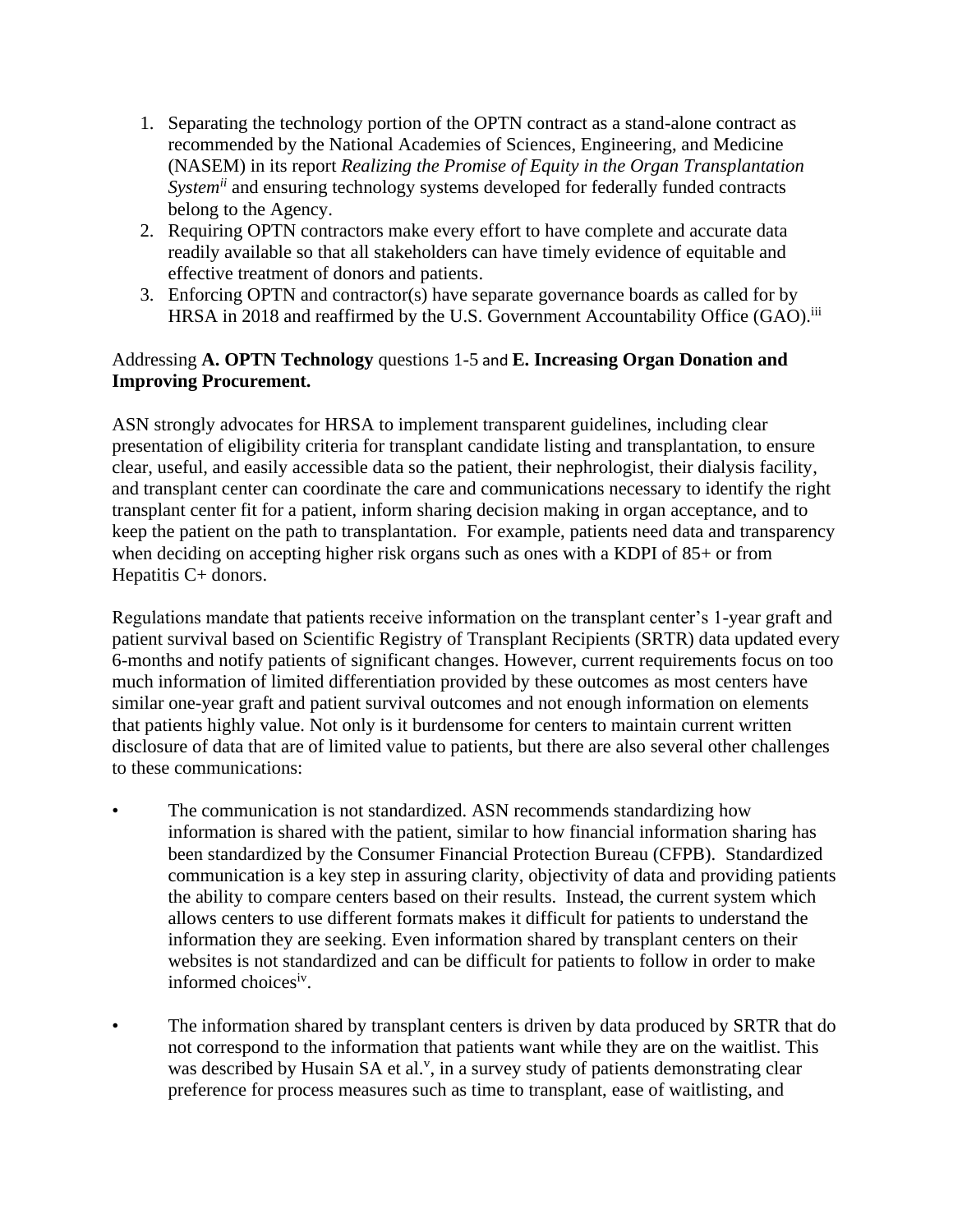whether a center will accept patients like them on the transplant waitlist. Critically, emphasis on less important or insufficiently adjusted measures without full context also incentivizes transplant centers to only list and subsequently transplant patients with the fewest barriers to transplant, thus exacerbating disparities in access to transplant.

- While patients clearly prefer to receive information from their providers, there is a limited understanding of the organ allocation system or the processes of local transplant programs among dialysis staff, especially those at the patient bedside.<sup>vivii</sup> Websites from UNOS and SRTR are not always seen as primary sources of information by patient communities.
- Patient selectivity and transplant center thresholds are not always publicly shared with patients, dialysis providers, or referring nephrologists, making it unclear if patients are candidates for transplant at any given center. Large variations in the thresholds from center to center for accepting patients as transplant candidates make it difficult for patients and their care team to identify centers where they may have an opportunity to be listed for and to receive a transplant. As a result, regional studies in the US demonstrate significant variation in the proportion of referred patients who are subsequently waitlisted.<sup>viii</sup>
- In the last two decades, there has been an increase in selectivity by transplant centers and rapid delisting of patients from the waitlist, both of which may have a direct negative impact on access to transplant but have no associated transparency.<sup>ix</sup> As a result, the median survival of transplant candidates AFTER they are removed from the waitlist (for reasons other than transplant) is now approximately five years,<sup>x</sup> while waitlist mortality has steadily dropped to approximately 5% annually compared to an overall annualized mortality rate of 20% for ESRD patients.
- Patients on the waitlist are frequently unaware of their status on the waitlist and receive little or no information from the transplant centers. This paucity of communication between patients, their dialysis facilities, and transplant centers results represents a failure of the OPTN to improve communication between various stakeholders in transplantation creating both inefficiencies of allocation and silos of care. This dysfunction is highlighted by several troubling facts:
	- a) Patients are often unaware that organ offers are being declined on their behalf without their knowledge. $x_i$  These offers are often for organs that patients might have accepted had they been asked.
	- b) The waitlists are often poorly curated and maintained due to insufficient communication among transplant centers, dialysis facilities, and patients or their care partners. As a result, nearly one in five kidneys is now offered to a deceased person still on the waitlist because the transplant center is unaware that the patient is deceased.<sup>xii</sup> Deceased candidates receive a median of four organ offers before they are removed from the waitlist. A recent announcement from the OPTN of the abrupt addition of 35,000 verified deaths to their standard analytical files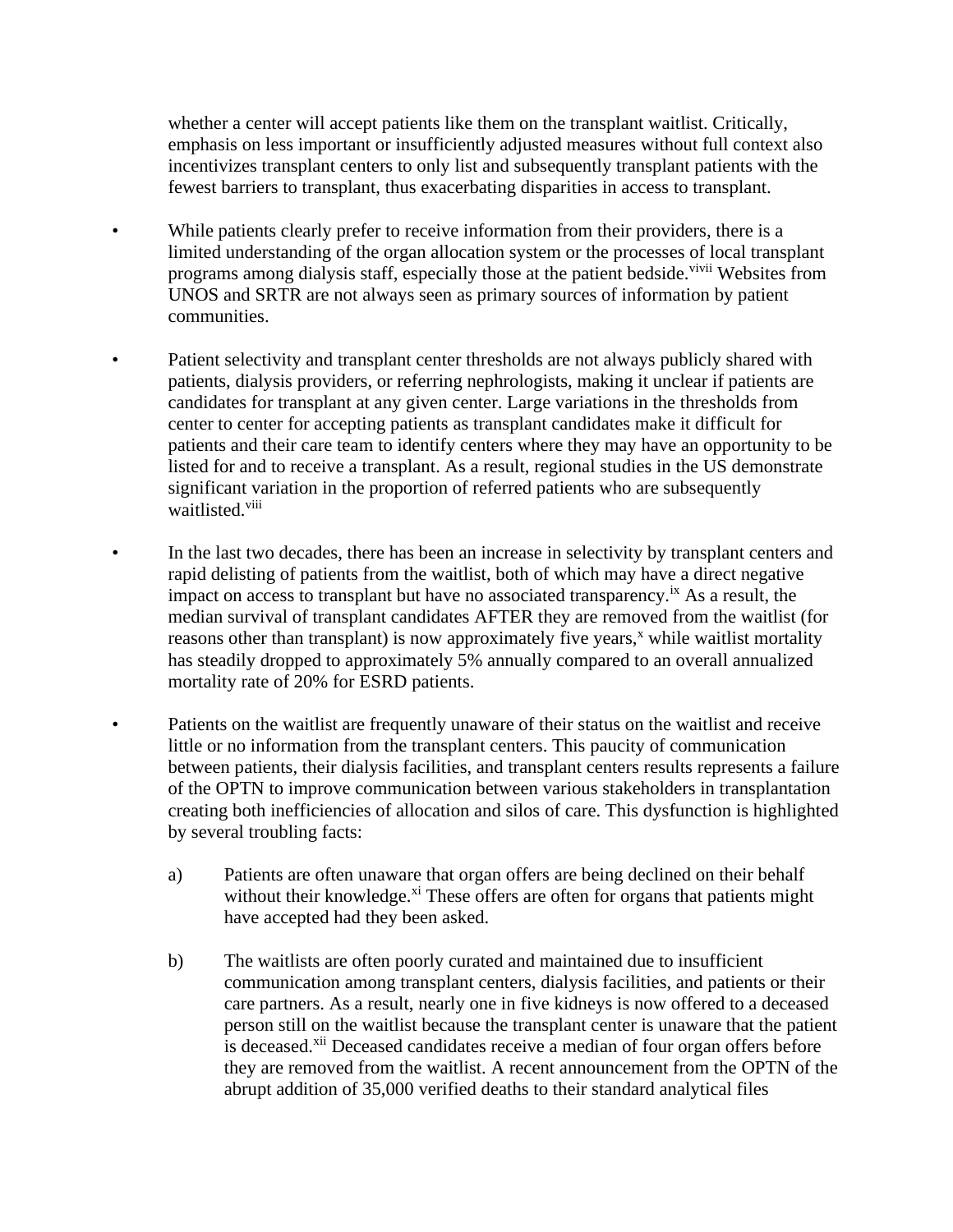highlights the lack of transparency around important data concerns as well as the failure to acknowledge the nonrandom missing nature of this data suggests the failure to understand the import of the problem.

- c) Patients must be informed if their centers either pause doing transplants or inactivate patients on the waitlist. Rapid inactivation of large numbers of patients was only recently introduced and the system urgently needs to leverage any communication tools the OPTN can provide.
- d) Almost all centers use an unofficial status of "internal hold" for patients who remain active on the waitlist and continue to receive offers but are not eligible to receive transplants. This practice is detrimental to the efficiency of the allocation system, often leads to confusion on the part of the patient and may be abused by centers. Patients on internal hold can continue to attract organ offers and be used to move organs to different Donor Service Areas (DSAs) by transplant centers before they are then declined forcing a local reallocation of that organ in a different part of the country than where it ought to have been used.
- e) Patients must be informed of the criteria used by a transplant center for accepting offered organs. These criteria are not currently shared with the patients. Knowledge of these criteria would give patients the choice of which center would suit them best. Bypass filters are used by transplant centers to automatically screen out offered kidneys from donors with certain clinical characteristics. For example, donor age criteria can be set such that centers are not offered national organ offers from donors above a prespecified age. While these filters were designed initially to help accelerate allocation, their use needs to be monitored to determine the impact.<sup>xiii</sup> These bypass criteria often can result in dramatic changes in the probability of transplantation because it shrinks the pool of donor organs to which patients at a given transplant center have access.
- f) Centers appear to be less willing to use organs for transplantation on the weekend, including for organs that are eventually accepted by other transplant centers. How this impacts the probability of transplantation is not currently understood nor shared with patients.<sup>xiv,xv</sup>
- g) Patients, dialysis facilities and referring providers are often not informed of the status the referral and evaluation process with little information available on where patients are in the process. Perhaps more troubling, these providers are often unaware of why some of their patients are not accepted for wait listing or why they were overlooked for organs that were transplanted into patients with lower priority scores. Additionally concerning are referrals declined by transplant centers without official evaluation by transplant center providers. Often decisions about accepting or declining referrals are made by transplant coordinators who are reviewing the medical record and not directly evaluating the patient in person. Transplant coordinators may have little to no clinical experience. This practice introduces inherent biases into the transplant process.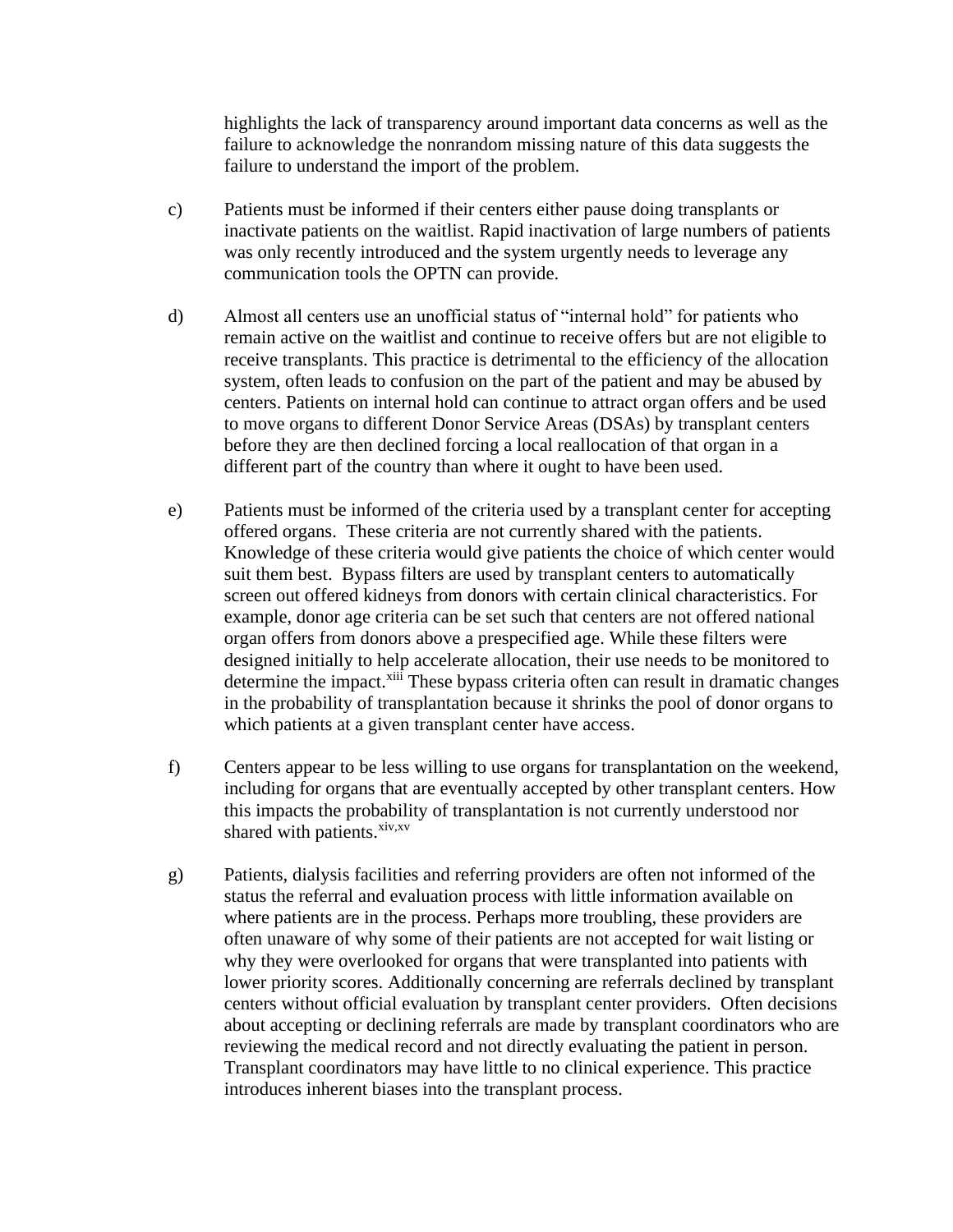All these processes/events occur with limited transparency and without patient-centered communications that accurately convey what is happening within the process.

### Addressing **B. Data Collection Activities** questions 1-2.

On creating public OPTN national, regional, and local performance dashboards, ASN believes patient-centered dash boards that are easy to decipher with a limited use of technical terms that provide ACTIONABLE information would help patients make informed choices is an urgent need. The information being provided should be tailored to the consumer of the data. Data reports, visualizations, summaries should be designed to different questions depending on whether these are patient facing or professional facing.

On tracking long-term patient outcomes and health and non-health-related factors that contribute to outcomes, ASN believes OPTN needs to be collecting data on social determinants of health in a responsible manner and leveraging this information to identify and mitigate disparities in access to transplantation. It is particularly important that OPTN also collect data on patients who are being denied an opportunity to be waitlisted (and the reasons for this) in order to be able to determine if there is a broader issue than the individual's medical or psychosocial suitability for transplantation. These data collection efforts can also be facilitated by the use of linkages to other datasets, both public and proprietary, for purposes of monitoring OPTN. These data linkages need to be robust, recurrent, and used to inform policies that would support equity in the allocation system and the development of interventions necessary to improve access to transplantation.

The OPTN data registry is an important asset for the transplant community, and yet the OPTN contractor has failed to ensure that there are important quality checks in place in the form of data validation, verification at the time of data entry, the elimination of biological implausible values and/or the ensuring that there is a robust, verifiable and reproducible method to confirm that all deaths and graft failures are accurately captured. Large errors for critical data suggest that the OPTN contractor does not view the maintenance of the registry as a critical function. The absence of a robust data dictionary with detailed instructions and definitions are another example of the failure to invest in the data capture system.

Transplant Patient Safety Data: Among patients selected for organ transplant, one-year post transplant graft survival is excellent, averaging  $\sim$  97%.<sup>xvi</sup> Critical issues are the organ shortage and discard rate as well as the lack of transplant access for many patients who could benefit from increased uptake of transplantation (resulting in a shrinking waitlist), a process that would require improving the discard rate and organ shortages. Expanding practices to procure and utilize all usable organs, even those that are deemed not of the highest quality, requires a systemwide perspective that is framed around a comparison of the benefits of the patient receiving that organ versus continuing on dialysis. The current regulatory penalties incite transplant centers to reject less than ideal organs even if these organs would still greatly improve the quality of life and longevity of transplant recipients when compared to dialysis. The Kidney Donor Profile Index (KDPI) is a measure of organ quality relative to other organs that does not adequately reflect the value that organ provides to a specific recipient. As such, the KDPI is a seriously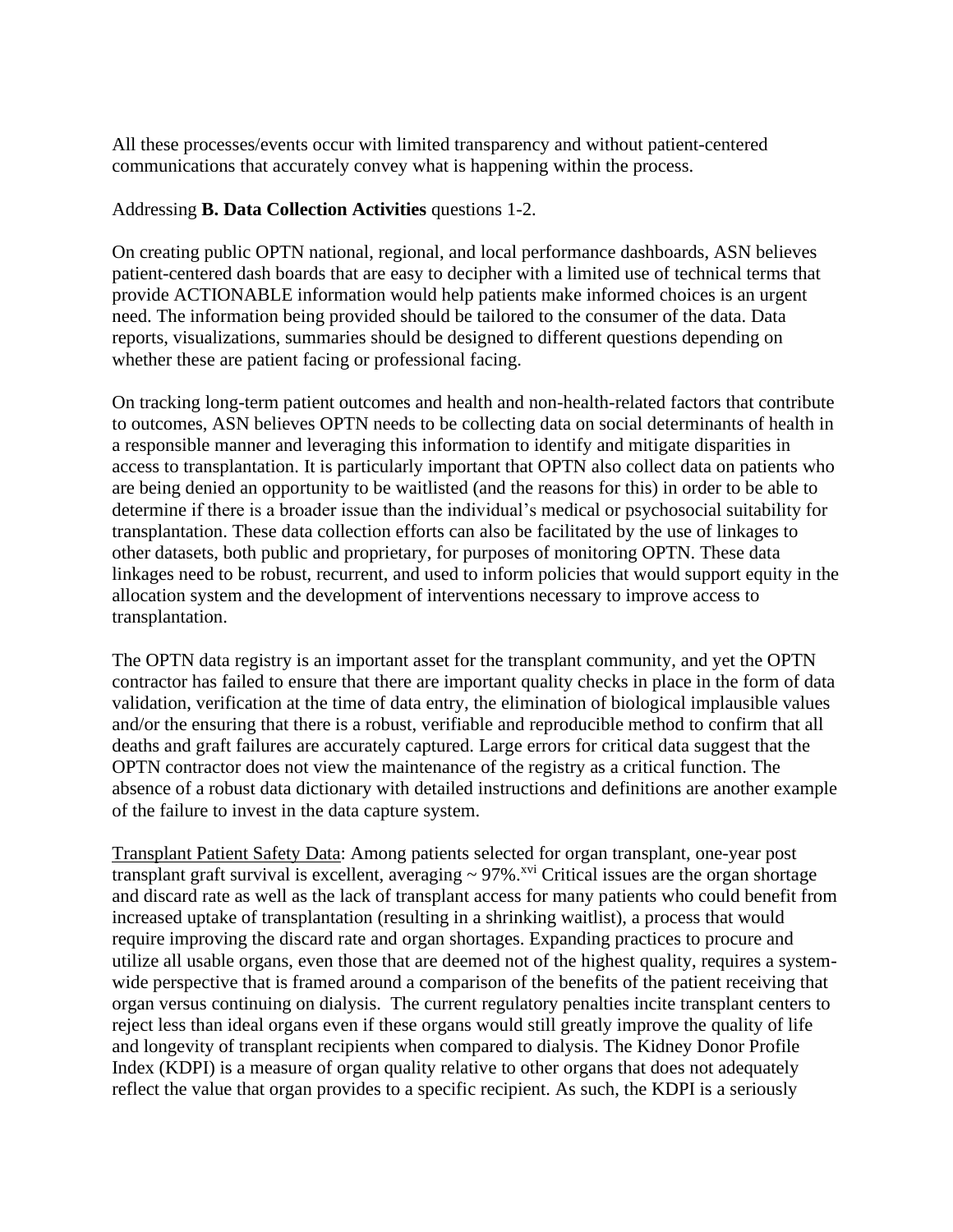flawed guide for clinicians, and it should never replace the quality-of-life perspective of the patient. While the idea of using a composite measure of organ quality to reduce cognitive load in evaluating organ quality is a good one, alternative strategies need to be considered along with ongoing research to improve kidney allograft quality measures. ASN recommends that the KDPI be withdrawn immediately, and the Kidney Donor Risk Index (KDRI) be used to overcome the inherent cognitive biases that result from a percentile score rather than a measure of relative risk of failure.

Living Donor Safety: OPTN has several mandates directed at living donor safety. Policy 14 defines minimal criteria that must be included in the living donor evaluation and informed consent. Policy 18 defines clinical and laboratory parameters that must be collected at 6 months, 1 year, and 2 years post donation. These data are summarized in SRTR Program Specific Reports, and complications (national level) in the Annual Data Report, although these reports are directed at professionals and are unlikely to be accessed by most patients.

Under its contract with HRSA, SRTR has recently started a project to create a lifelong living donor registry, the Living Donor Collective (https://livingdonorcollective.org/). The first phase of data has been published<sup>xvii</sup> with updated reporting appearing in a new Annual Data Report, and participating programs receive Program Specific Reports. Under this model, transplant centers register donors and SRTR conducts follow-up. At this time, participation is voluntary and transplant centers cite concerns for costs as a barrier to participation.

To ensure a meaningful commitment to living donor safety, ASN encourages OPTN, SRTR, and the Centers for Medicare & Medicaid Services (CMS) to partner to ensure access to postdonation follow-up and incentivize donor registration in the Living Donor Collective. ASN notes that there is little long-term data on the outcomes following kidney donation, particularly among racial and ethnic minorities, which has impeded the growth of living donation. More recent advances in genetics of kidney disease, including the APOL1 alleles, raises new concerns and questions for the long-term risk of potential donors with genetic markers of kidney diseases. These questions need to be answered in order to ensure optimal and equitable access to living donation and reassure potential donors and optimize their safety.

Recently, the OPTN Board of Directors approved a new policy combining pretransplant (offer acceptance, waitlist mortality) and posttransplant (90-day graft survival and conditional one-year graft survival) indicators to motivate attention to all phases of care by transplant centers. ASN does not support that new policy and hopes this RFI will lead to the reversal of that approval. This opposition is in part because of the inclusion of a waitlist mortality measure that would only encourage selective and delayed waitlisting of dialysis patients who continue to accrue waitlisting time from the time that they initiate dialysis. This approach has substantial adverse consequences to potential transplant recipients.

ASN notes that OPTN has moved forward with new measures while being fully aware of the effort from SRTR to develop new metrics for transplant centers ("The Task 5 initiative"<sup>xviii</sup>). This failure to coordinate is going to result in another compilation of a variety of quality measures from different agencies that will create confusion among transplant centers – much to the disadvantage of patients. The confusing array of quality measures from different agencies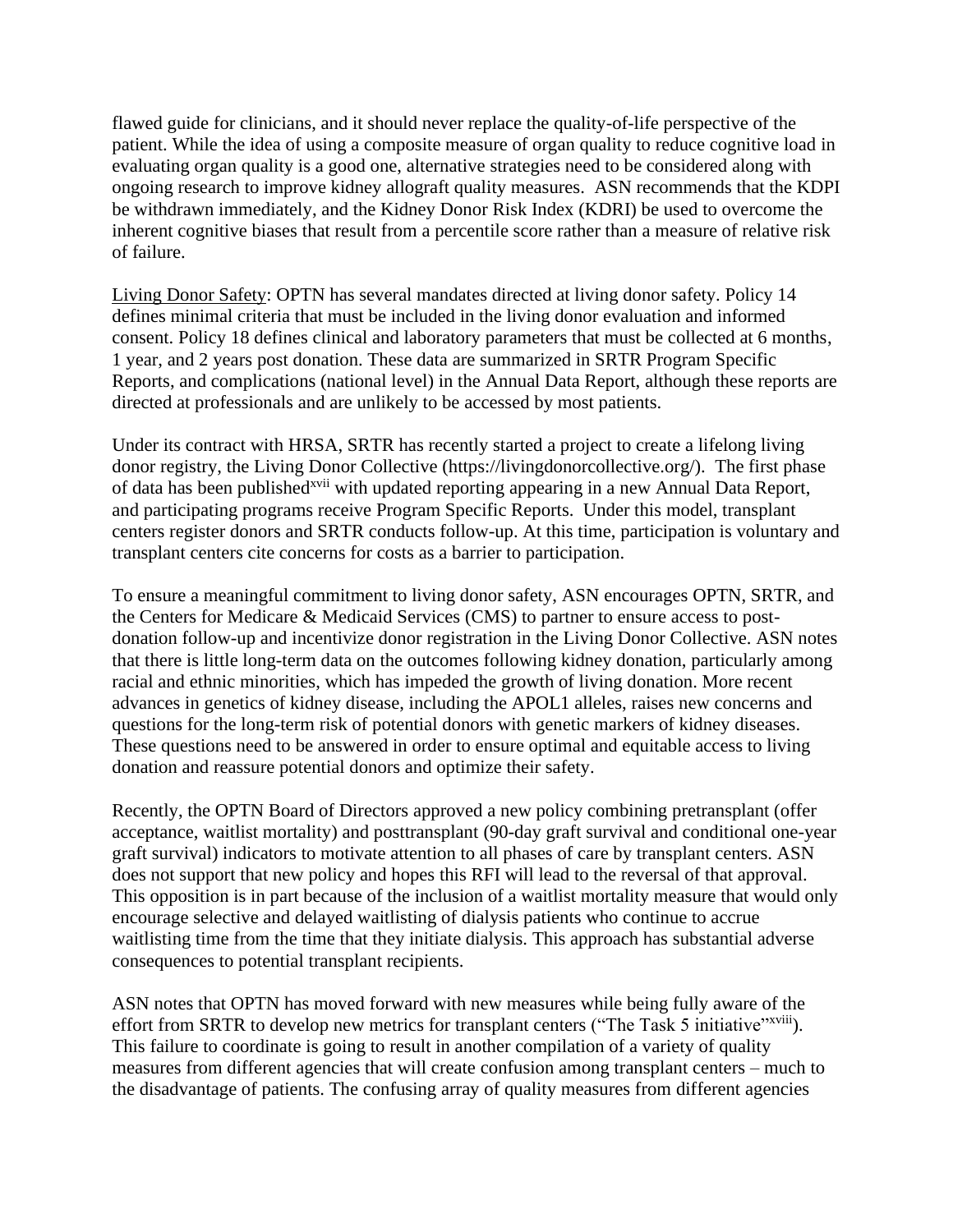also creates confusion for hospital leadership which adversely impacts their willingness to invest and support transplant programs and the much-needed quality improvement resources.

- Ensuring that centers are performing quality improvement activities on an ongoing basis requires the establishment of a robust effort in the form of a quality specialist focused on continuous improvement and monitoring of process and outcomes measures of the transplant center. This needs to be seen as a necessary investment on the part of hospitals with transplant centers and enforced by the OPTN contractor that has failed to discipline transplant centers that have not reported significant amounts of data for their patients.
- Incentivizing maximum access to waitlists, optimal organ use, and transplant rates, while maintaining post-transplant outcomes requires a harmonized, system-wide perspective. Published research shows that net survival benefit conferred by even the 'lowest performing' centers is far superior to dialysis.<sup>xix</sup> To avoid risk aversion, recertification should focus on achievement of an absolute survival benefit over dialysis.

Finally, transplant centers are not currently equipped to handle a deluge of patient referrals should nephrologists decide to indiscriminately refer all of their dialysis patients immediately for evaluation for transplantation. Improvements are needed in pre-referral evaluation and in communication among nephrologists, dialysis facilities, and transplant centers to optimize the pre-transplant evaluation process and eliminate disparities. Currently, reimbursement policies do not incentivize the adequate staffing of pretransplant programs to appropriately expand and manage transplant center waitlisting. The current policies are exacerbated by the absence of any meaningful reimbursement from private payers for pretransplant related coordination of care and other activities to maintain patients active on the waitlist.

In order for transplant programs to function optimally and to increase access to transplant, transplant programs require robust, adequately funded pre-transplant teams that will aid patients in navigating the multistep evaluation process and will keep patients informed of changes in a timely manner; additionally, these pretransplant teams also must ensure regular communication with dialysis units and nephrologists so that changes in health status that require either temporary inactivation or delisting (when truly indicated) happen in a timely manner.

Making the patients' experience of pretransplant evaluation easier is an important goal (that will require adequate funding) that should help to address some of the barriers to transplant that disproportionately affect patients who do not live in close proximity to a transplant center. Some transplant centers seek to perform much of the pretransplant testing locally at their center. However, in the age of electronic medical records, efforts should be made to allow much of this testing to happen in a location that is of most convenience to the patient and their families, obviating the need for travel costs, time off from work, and other challenges that may inadvertently create barriers to consideration for transplant.

Pretransplant testing is a significant source of revenue for many transplant centers. Maintaining the financial stability of transplant centers is clearly a crucial objective in order for them to remain open to provide transplants. Accordingly, if patient-centered changes are made to baseline pretransplant testing, it will be necessary to understand and mitigate any deleterious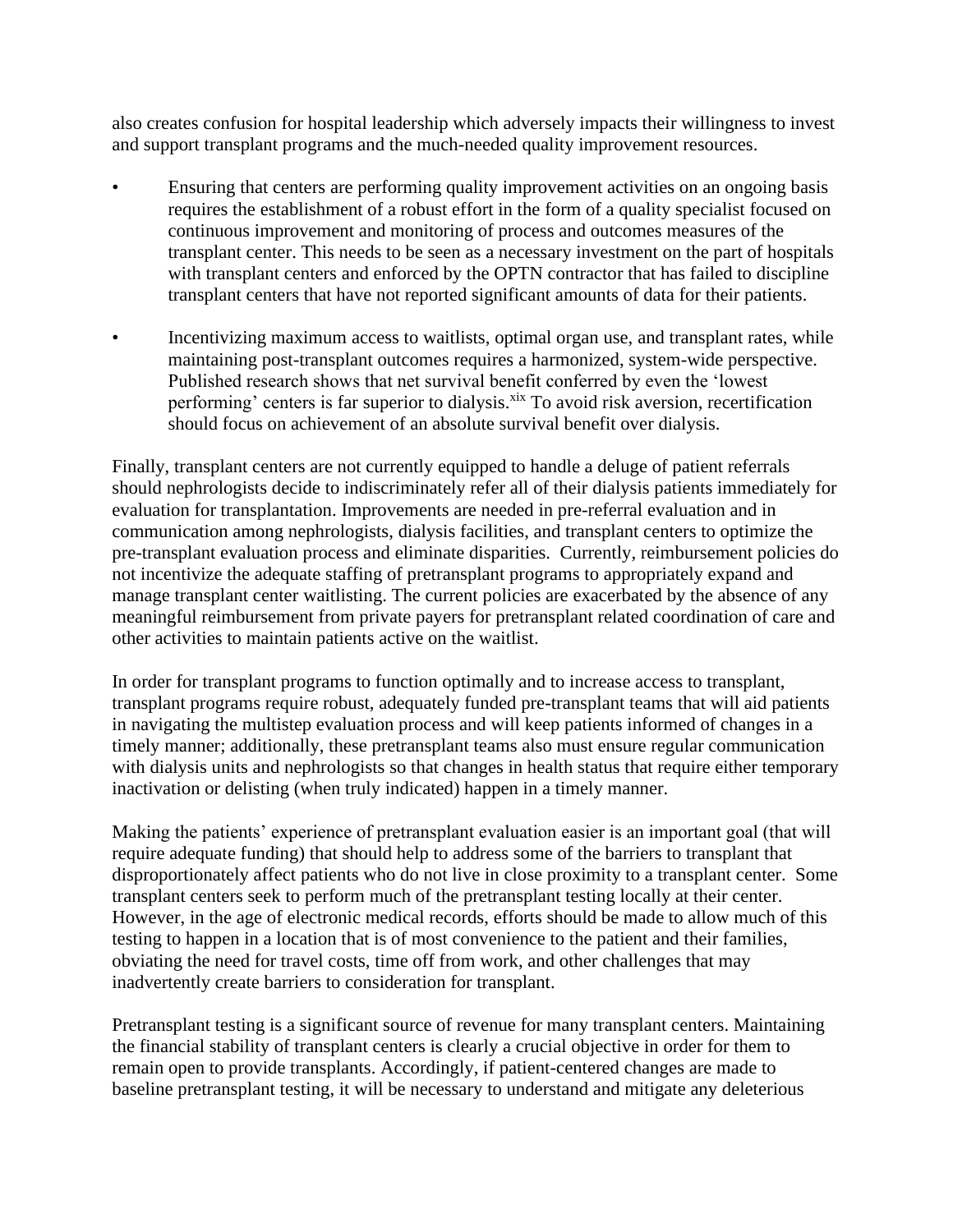impacts on the financial viability of transplant centers so that they can, in turn, continue to serve patients.

At present, interest in taking care of transplant recipients (and living donors) in the long-term plummets on the part of transplant programs after one-year post-transplant and there is no clearly established pathway to community care, to the detriment of patients. It would be beneficial to establish—as well as provide reimbursement to support—a pathway for these individuals to receive skilled care from professionals. A variety of approaches could be undertaken to achieve this goal, and the care would not necessarily have to be provided at the transplant center itself.

Telemedicine may be an ideal venue to provide these patients access to long-term, posttransplant or post-donation care. It may also be possible for transplant centers and transplant nephrologists to forge connections with internists with knowledge about transplant or general nephrologists to provide this care at the community level. HRSA should consider these approaches in its contracting efforts.

Similarly, referring nephrologists and transplant centers need to increase coordination when providing a continuum of care for patients post transplantation. Most patients are clinically stable after transplantation and could be managed by referring nephrologists in partnership with transplant centers, particularly as transplant recipients move beyond the early post-transplant period. Improved partnerships require the creation of systems that allow for easy referral back to centers in the event of complications, with a significant resource investment into coordination of care activities.

There is a need for physician practices, transplant centers, dialysis units, and independent laboratories to share patient results in a seamless manner, particularly if the care of these patients will be co-managed by two or more sets of clinicians in partnerships or transform patient care silos to integrated care along a continuum.

Currently the quality measures are focused almost exclusively on post-transplant outcomes. This singular focus has created several negative unintended consequences and encouraged increasing selectivity. Overcoming this situation will require recognition that we should be assessing care along the continuum of patient experience in the steps to transplantation. This approach would mean creating quality measures (process or outcomes measures) for each step in the process.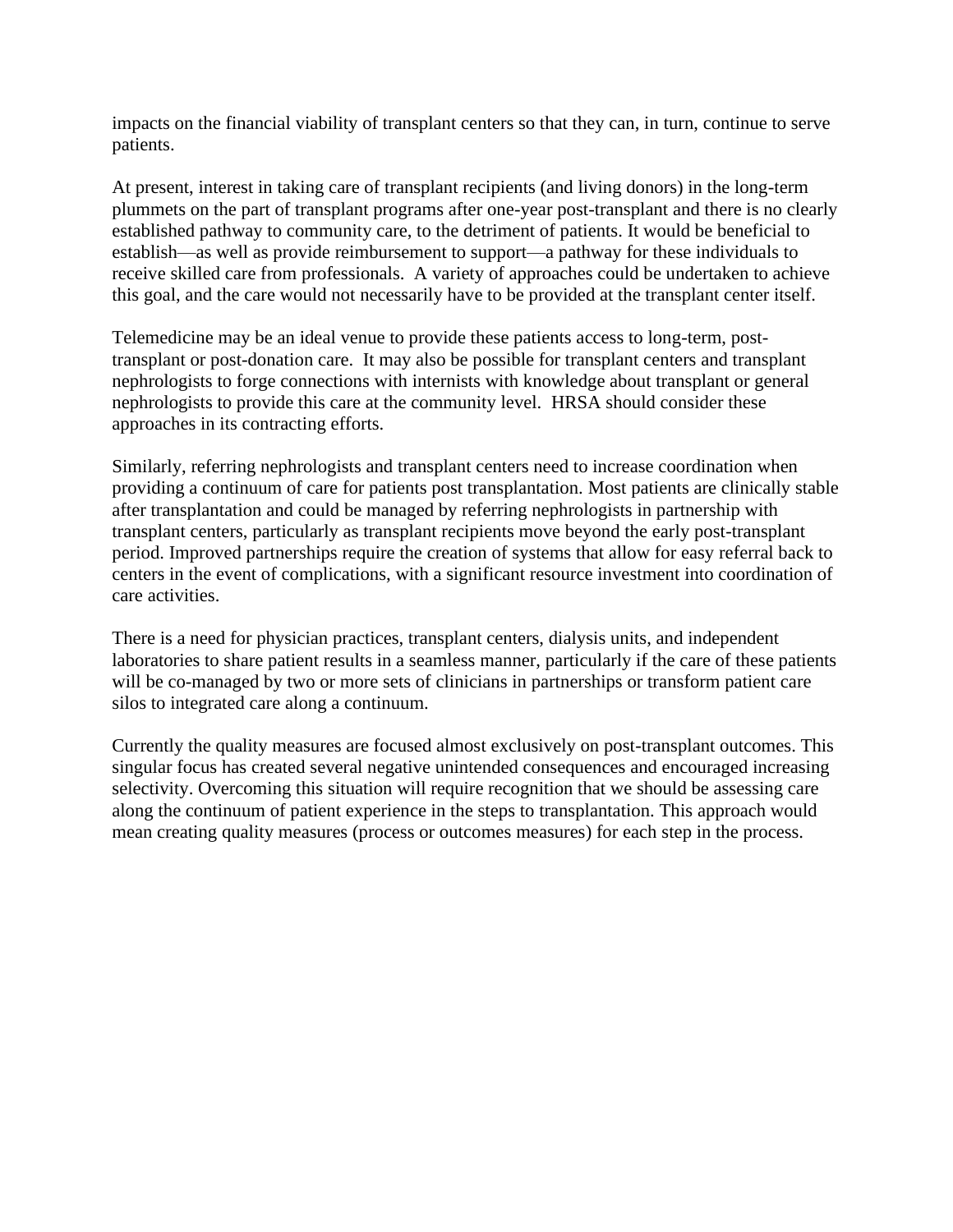

One method to potentially avoid unintended consequences is to calculate quality measures in such a way that considers the spectrum of the process from dialysis to transplant at any given time, to leverage the multistep nature of the process of education, referral, evaluation, waitlisting, transplantation, and post-transplant outcomes. Specifically, measures of quality should use the numerator from the prior step as the denominator for the next step along this continuum to discourage gaming of metrics or a singular focus on just one step of the process.

For example, the proportion of patients referred should be based on the number of patients who completed the education step, while the proportion of patients evaluated should be reported as a fraction of those patients who were referred for transplantation. This multistep process, however, spans different stakeholders – and would require that Conditions of Participation (CoPs) for transplant centers are aligned with Conditions for Coverage for dialysis facilities and with value care programs in which nephrologists are currently participating.

Post-transplant outcome measures currently focus on very short-term outcomes of graft survival and patient death but fail to account for the impact on quality of life. For example, patients who receive a transplant that is complicated by a prolonged hospital course, multiple readmissions, multiple complications with poor allograft function but is dialysis independent at the end of a year would be considered a success by the current CoPs but has potentially resulted in a significantly worse quality of life for the patient. Similarly, from an access and health equity perspective, focusing on short-term, time-limited outcomes post-transplant limit the opportunity to spur growth in transplantation.

#### Addressing **C. OPTN Finances** questions 1-2.

Regarding charging for functions that are OPTN contract-supported functions, currently the OPTN contractor charges a fee for certain data reports and visualizations that are needed by transplant centers and Organ Procurement Organizations (OPOs) in order to understand how the allocation system is working with respect to organ offers, organ acceptance, and bypass filters. Given that the current OPTN contractor is already being funded to do this, ASN believes that this practice should not be allowed to continue moving forward.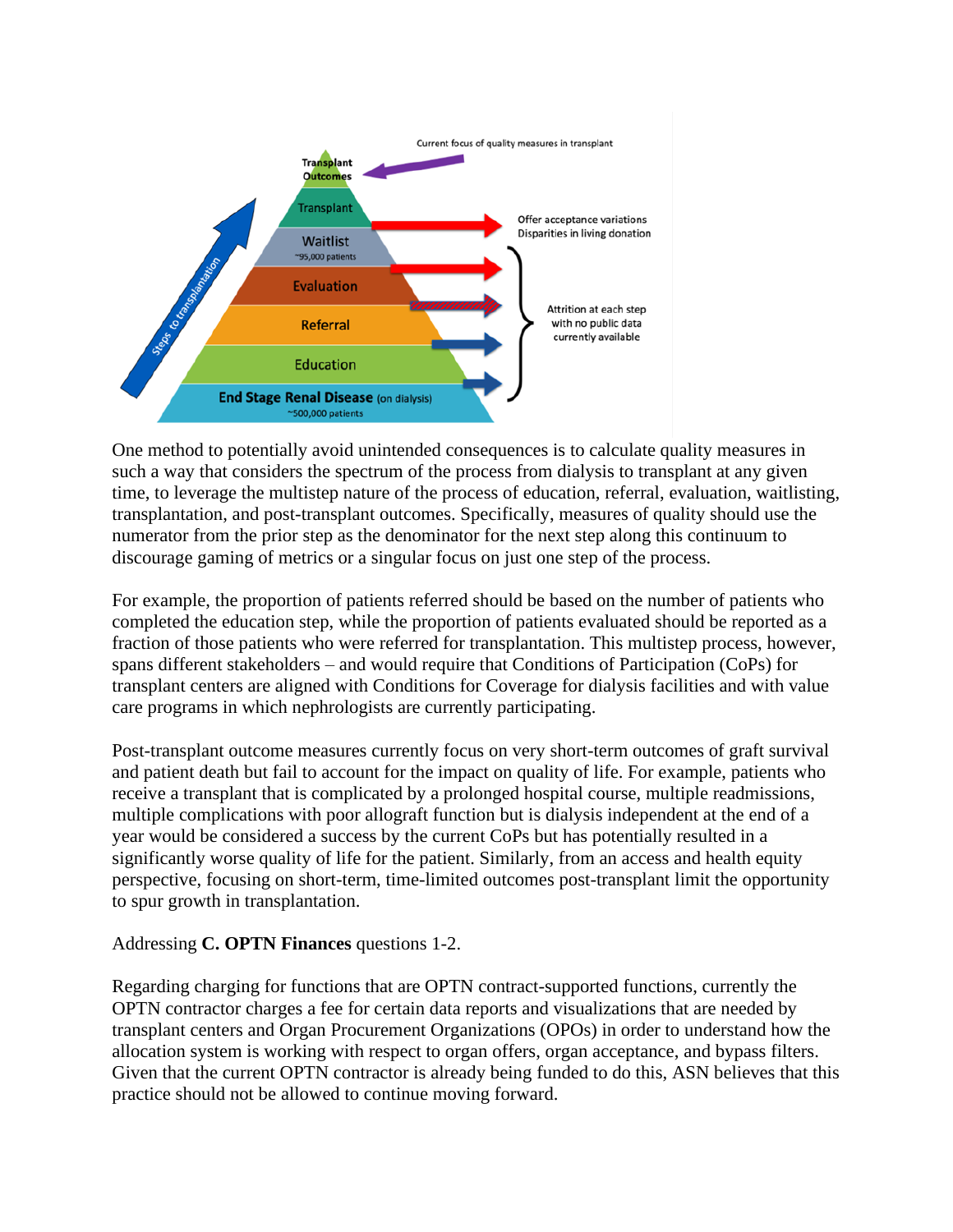In addition, given that there are now quality measures that encourage transplant referral and waitlisting at the dialysis facility level, there is likely to be a substantial increase in the number of patients being referred to transplant centers that may overwhelm those centers. As a result, this is likely to change listing behavior on the part of the transplant centers by rapidly increasing the number of individuals who are listed as inactive with thousands of patients thus being waitlisted without any real hope of being evaluated in a timely manner yet incurring fees for waitlisting. ASN believe that HRSA should carefully monitor this situation and move quickly to address it if, and when, it sees this activity occurring.

### Addressing **D. OPTN Governance** question 1**.**

The current governance of the OPTN contractor is perceived as opaque to the community with no clear process for how individuals who volunteer for participation are selected to serve on committees. The agenda setting for the committees is done by the contractor staff even though there is considerable staff turnover, limited institutional memory, or desire to change the status quo sometimes resulting in situations where the necessary expertise to make important decisions is lacking. ASN believes separate governance boards is an important first step in addressing this and other issues. In addition, there needs to be the ability to invite external experts or even require that committees identify experts who would be able to inform committee discussions.

## Addressing **F. Organ Usage**

While organ utilization rates are plummeting, the OPTN contractor continues to plow ahead with the effort of continuous distribution without a meaningful effort to improve processes or communication that arise from the logistical challenge in the KAS250 form. With increasing focus on the ESRD Treatment Choices Learning Collaborative (ETCLC) and the need to improve organ utilization, the oversight of this challenge by the OPTN contractor is disappointing. The contractor failed to have a contingency plan that would be capable of identifying early process challenges and mitigating these problems before the rapid increase in discard rates took a hold further reinforces the general perception that the contractor is not actively engaged in the process.

The protracted process by which the current OPTN contractor commits resources to introduce changes in the information technology (IT) systems is problematic. For example, the longdrawn-out process of implementation of new organ decline codes took nearly five years, and the extensive delays as a result of inadequate IT resources committed highlight a problem that stems from inadequate resources to invest in infrastructure and the apparent absence of a desire to invest proactively in the system. Similarly, the lengthy delays in implementation of the data lock and protracted processes used for implementation of even the smallest of changes suggest a contractor invested in avoiding meaningful changes necessary to optimize an efficient organ allocation system.

ASN is committed to working with HRSA, HHS, OPOs, and transplant centers to ensure that every individual facing kidney failure has equal access to life-saving kidney transplantation should they so desire and are medically able. Currently, Black Americans, Latinx Americans,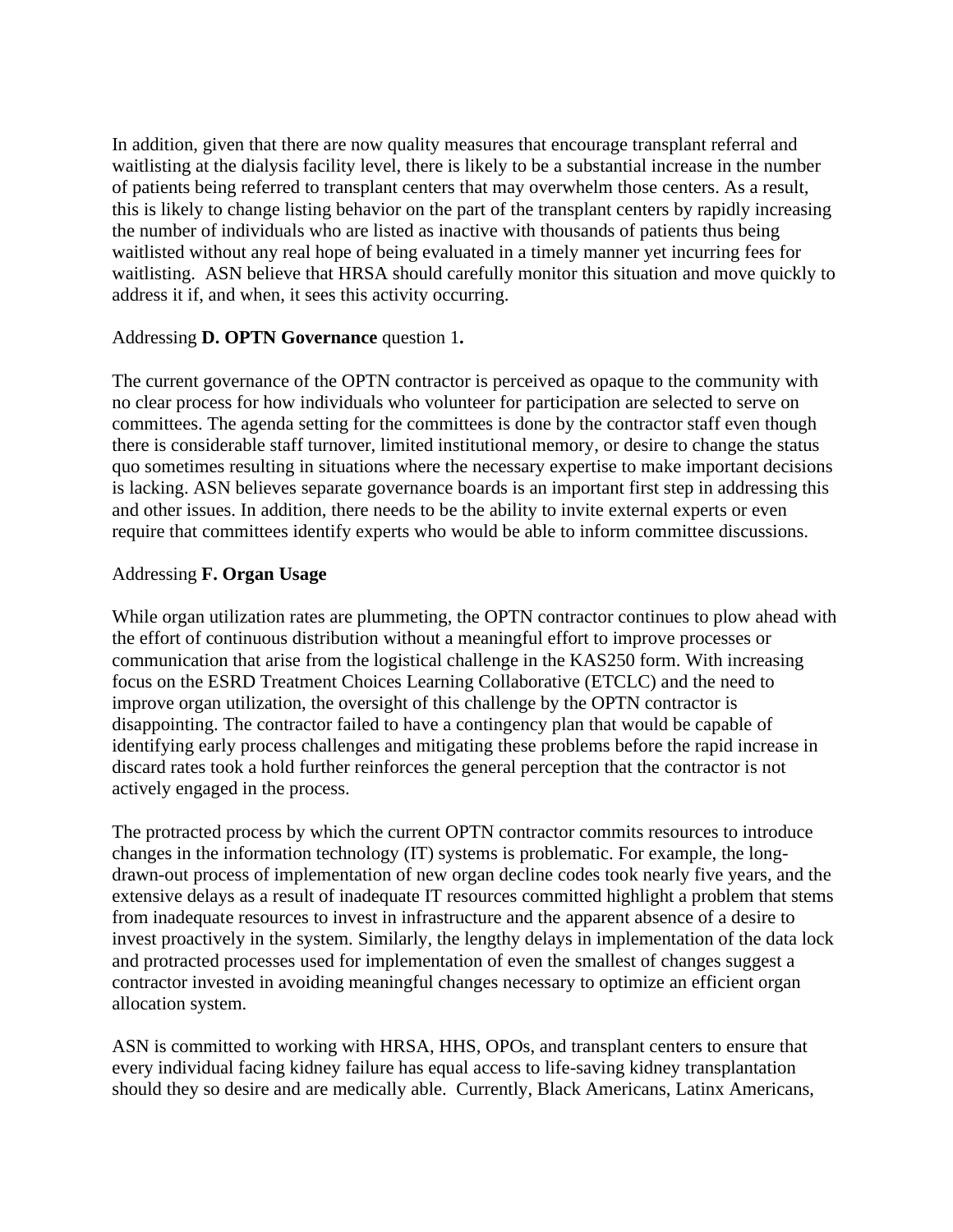Native Americans, and Native Hawaiian/Pacific Islanders as well as individuals with lower educational and socioeconomic status face disparities in nearly every step of the process for kidney transplantation. For example, Black Americans are less likely than White Americans to be identified as transplant candidates, referred for evaluation, placed on the kidney transplant waitlist or receive kidney transplants, especially living donor kidney transplants, while also being more likely to receive lower quality kidneys, have organ offers declined for them and have poorer transplant graft survival. These trends must be reversed – anything less is neither equitable nor acceptable.

Again, thank you for the opportunity to provide comments on HRSA's request for information. ASN stands ready to provide assistance in achieving the goals HRSA has identified in any way possible. To discuss this letter further, please contact David White, ASN Regulatory and Quality Officer, at [dwhite@asn-online.org](mailto:dwhite@asn-online.org) or (202) 640-4635.

Sincerely,<br>Susan Ingg

Susan E. Quaggin, MD, FASN President

i [file:///C:/Users/David/Downloads/OPTN+RFI+\(4.8.22\)-2.pdf](file:///C:/Users/David/Downloads/OPTN+RFI+(4.8.22)-2.pdf)

ii [https://nap.nationalacademies.org/download/26364#](https://nap.nationalacademies.org/download/26364)

iii <https://www.gao.gov/assets/b-416248.pdf>

iv <https://pubmed.ncbi.nlm.nih.gov/33353493/>

<sup>v</sup> <https://pubmed.ncbi.nlm.nih.gov/29945305/>

vi Patzer RE, Basu M, Smith KD, Plantinga L, Mohan S, Escoffery C, Kim JJ, Melanson T, Pastan SO. Awareness of the New Kidney Allocation System among United States Dialysis Providers with Low Waitlisting. Am J Nephrol. 2018;47(2):115-119.

vii Kim JJ, Basu M, Plantinga L, Pastan SO, Mohan S, Smith K, Melanson T, Escoffery C, Patzer RE. Awareness of Racial Disparities in Kidney Transplantation among Health Care Providers in Dialysis Facilities. Clin J Am Soc Nephrol. 2018 May 7;13(5):772-781.

viii Patzer RE, McPherson L, Wang Z, Plantinga LC, Paul S, Ellis M, DuBay DA, Wolf J, Reeves-Daniel A, Jones H, Zayas C, Mulloy L, Pastan SO. Dialysis facility referral and start of evaluation for kidney transplantation among patients treated with dialysis in the Southeastern United States. Am J Transplant. 2020 Aug;20(8):2113-2125..

ix Schold JD, Arrigain S, Flechner SM, Augustine JJ, Sedor JR, Wee A, Goldfarb DA, Poggio ED. Dramatic secular changes in prognosis for kidney transplant candidates in the United States. Am J Transplant. 2019 Feb;19(2):414- 424.

x Sokas C, Cooper Z, Salim A, Rodrigue JR, Adler JT. Wait expectations: The impact of delisting as an outcome from the kidney transplant waitlist. Clin Transplant. 2021 May;35(5):e14250.

xi Husain SA, King KL, Pastan S, Patzer RE, Cohen DJ, Radhakrishnan J, Mohan S. Association Between Declined Offers of Deceased Donor Kidney Allograft and Outcomes in Kidney Transplant Candidates. JAMA Netw Open. 2019 Aug 2;2(8):e1910312.

xii Husain SA, Winterhalter FS, Mohan S. Kidney transplant offers to deceased candidates. Am J Transplant. 2018 Nov;18(11):2836-2837.